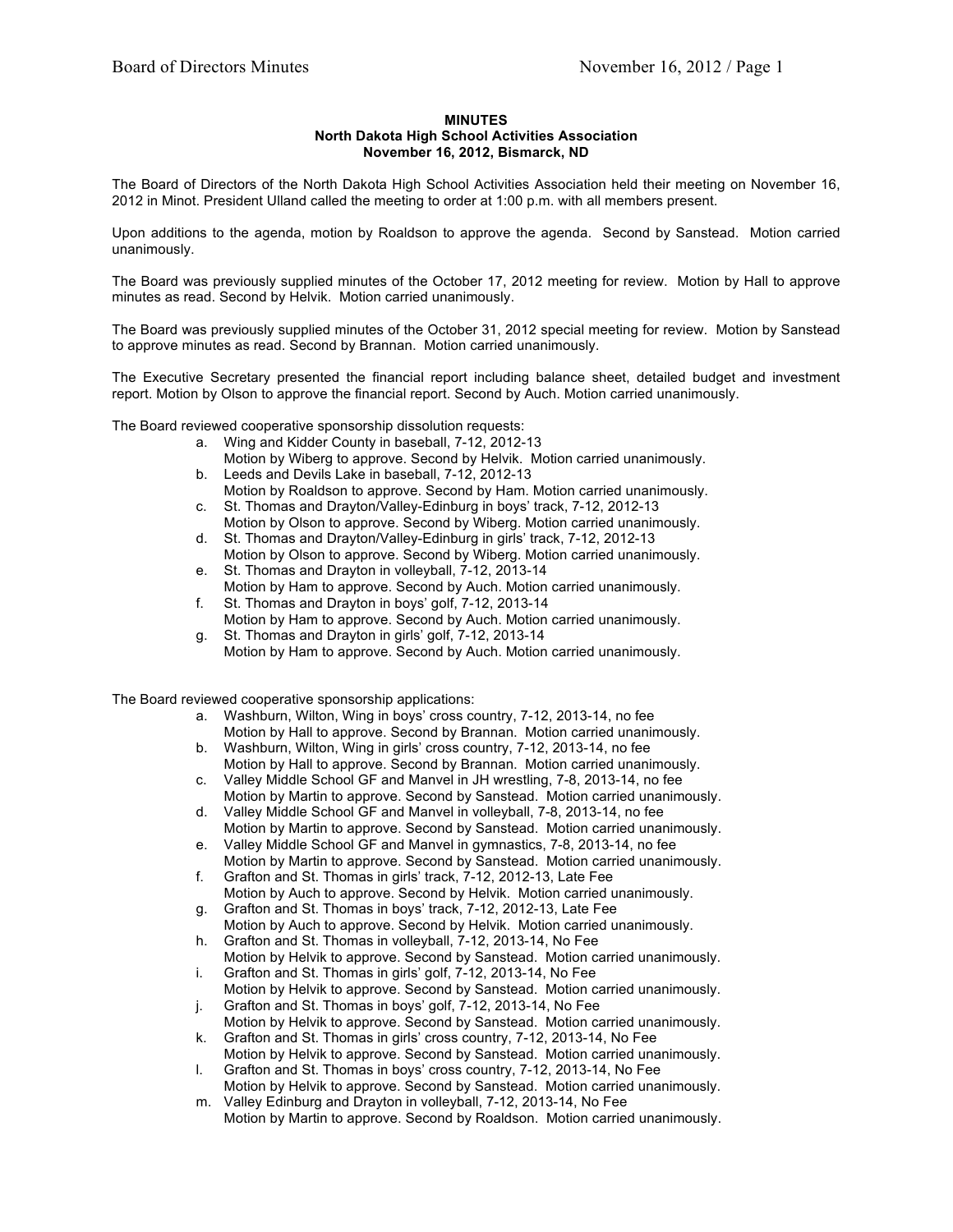The strategic plan draft 4 was presented and discussed. A survey of member schools indicated agreement with the goals presented. General timelines agreed upon are as follows:

- a. August or Sept.—Board approves what is to be presented to membership
- b. September—survey member schools for feedback
- c. October—make adjustments and present to membership
- d. November—final approval of strategic plan

Motion by Helvik to approve the strategic plan as presented. Second by Olson. Motion carried unanimously.

District Chairs Matt Herman, District 5 and Monty Mayer, District 6 appeared to request the Board consider an experiment of a new District/Region format for volleyball, girls' basketball and boys' basketball in Region 3. Region 3 would like a 2-year experiment using the proposed district/region format for volleyball and basketball. They would like to have a 6 team regional tournament. On Monday, the champions from each district would have byes and there would be two games, the 2 and 3 seeds from each district. The remainder of the tournament would be played out the same as currently being done. They believe this experiment would make the district tournament more valuable as the stakes would be higher at the district tournament. Board members are concerned by allowing this plan because of the potential of having 24 different proposals for volleyball and basketball. Board recommendation was to refer this to the tournament committee to recommend criteria for district and region tournaments and review revenue for district and region tournaments.

Motion by Helvik to table and send to the NDHSAA tournament committee with response to board by January, 2013 board meeting. Second by Martin. Roll call vote was taken. Auch – yes, Brannan – yes, Hall – yes, Ham – yes, Helvik – yes, Martin – yes, Roaldson – yes, Sanstead – yes, Wiberg – yes, Ulland – yes. (Olson absent) Motion carried unanimously.

North Dakota Army National Guard representatives Steve Schweitzer, marketing professional and Major Blazek appeared before the board with a request to allow use of military feel jerseys to incorporate community involvement, military presence & appreciation to boys' and girls' teams across the state for players use during a home game. The ND Army National Guard would provide the use of military feel uniforms at an appreciation event in all regions of Girls & Boys Class A and Class B basketball. They would like to show support of the ND Army National Guard and all military members through this activity along with this being a recruiting tool for the ND National Guard. North Dakota National Guard is a supporting partner. Board approval is necessary due to the deviation from NFHS uniform rules. All uniforms would be approved by NDHSAA staff before proceeding.

Motion by Auch to approve the use of military jerseys as presented. Second by Martin. Roll call vote was taken. Wiberg – yes, Brannan – yes, Hall – yes, Auch – yes, Ham – yes, Roaldson – yes Helvik – yes, Martin – yes, , Sanstead – yes, Ulland – yes. (Olson absent) Motion carried unanimously.

Consolidated Cable Television, located in Dickinson, ND, requested the Board reconsider tape delay rates for televising tournament games.

Motin by Helvik to deny reduced rates as suggested by Consolidated Cable Television and to follow up with a letter explaining protocol. Second by Ham. Discussion included the need to continue to protect broadcast rights to region and state tournaments. Motion carried unanimously.

NDOA recommendations, tabled at the September Board meeting were discussed. Staff member Fetsch provided a projection of what additional costs would be considering additional officials for basketball and wrestling. Rationale on Basketball and Wrestling were explained. Additional officials for basketball would allow officials to work one game per day. Additional officials for Wrestling would allow for breaks for the current officials. Officials currently work nonstop for 4-5 hours without a break. Waiving first year registration fees for new officials was discussed. Another possibility would be to rebate first year registration fees on the second year a new official registers.

The following recommendations were tabled from the September Board meeting to see if there was any member school input provided:

- 1. Waive the first-year registration fee for new officials
- Motion by Ham to deny. Second by Martin. Motion carried unanimously.
- 2. Contract three additional state basketball tournament officials and increase the sit out number to four years. Motion by Martin to approve. Second by Sanstead. Discussion involved the demands on officials when asked to work more than one game per day. Question whether this would help the shortage of officials and if we have 12 additional qualified officials. Roll call vote. Helvik – no, Roaldson – no, Sanstead – yes, Wiberg – no, Brannan – yes, Hall – yes, Ham - no, Martin – yes, Auch – no. Motion failed (4-6)
- 3. Contract four additional state wrestling tournament officials to serve as assistant referees.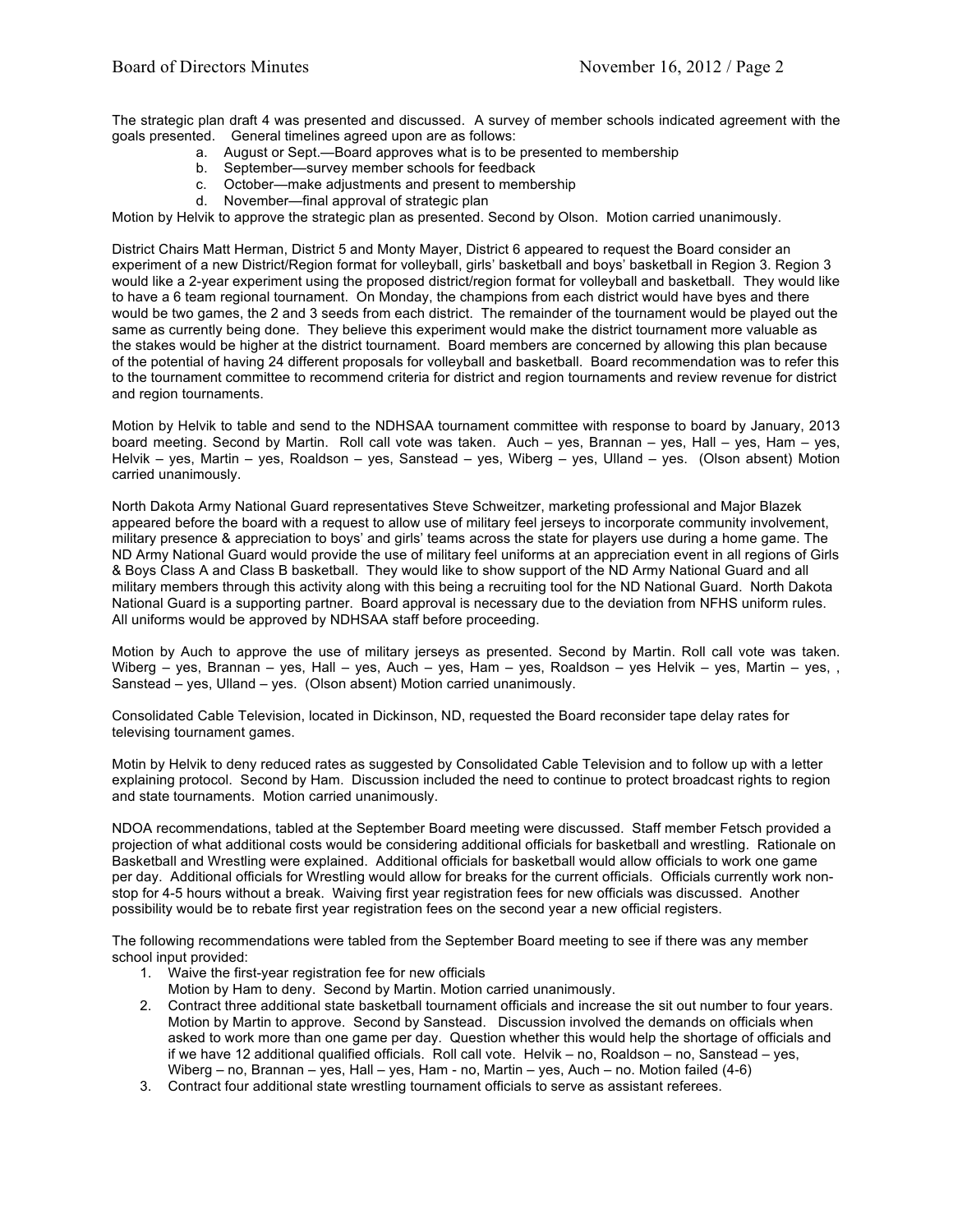Motion by Helvik to approve. Second by Auch. Discussion included a clarification on game fee and per diem. Roll call vote: Wiberg – yes, Brannan – yes, Hall – yes, Auch – yes, Ham – yes, Roaldson – yes Helvik – yes, Martin – yes, Sanstead – yes, Ulland – yes. Motion carried unanimously.

- 4. Approve a 4% fee increase for 2013-14 and lock that in through 2014-15. Motion by Wiberg to approve. Second by Ham. Motion carried unanimously
- 5. Add JV hockey rate of \$50.00 for games with 17 minute periods to the officials fee schedule. There are some schools that have 15 minute periods and some have 17 minutes. This would be consistent to be in effect 2013/14.

Motion by Wiberg to approve. Second by Roaldson. Motion carried unanimously

Media committee chair Larry Helvik, reported on committee review of the existing television contract and a progress report regarding the development of bid specifications for a new television contract. Media consultant, Stu Swartz from Minnesota was contacted by Sylling. Swartz had been out of the country and got back to Sylling last week. His charge is an upfront fee, a percentage of contracts and travel expenses as approved. Swartz is part of a company that hosts all Minnesota High School League broadcasts (www.grandstadium.tv). The committee recommendation is to continue to pursue Swartz as a consultant. Committee recommends a special board meeting in December or early January to have Swartz explain what services he could provide to the association. Swartz noted our current contract is good and we don't want to compete with the exclusivity provided in our contract. Another option would be to have the media committee meet with Swartz but it was felt the full board audience would be preferred. Recommended leave bids as they are but include a percentage of DVD sales be paid to NDHSAA and add webcast of events not covered by current contract are property of NDHSAA. It is important to maintain the exclusivity of the current contract.

The television contract time line is as follows: Specifications will be finalized by January 26, 2013, with Request for Proposal to be sent February 1, 2013. Bids will be due March 12, 2013, opened March 15, 2013 and awarded March 22, 2013. Specifications discussed by the committee were presented. Items discussed, but not limited to included length of bid, live televised coverage and webcasting. Committee will be meeting prior to the November Board meeting. Additional thoughts should be forwarded to committee members before the November meeting. The Board requested the Executive Secretary to contact Stu Swartz to set up a special media committee meeting. All board members are encouraged to attend the meeting.

Motion by Sanstead to approve media committee report. Second by Roaldson. Motion carried unanimously.

Constitution & By-Laws Committee chair Steve Hall, provided a committee report to the Board concerning reformatting of By-Laws and continued discussion on the less than 50 Rule. Discussion was held on the elimination of the less than 50 Rule for schools having an enrollment of less than 50 and junior high participation at the high school level. The district chair vote of 8-8 on keeping the 50 Rule was discussed. ADs seemed in favor of eliminating the less than 50 Rule at the NDIAAA meeting earlier this fall. Class A Review will discuss the less than 50 Rule in December. Grade eligibility for  $6<sup>th</sup>$  graders was also discussed. The committee made no recommendation on the less than 50 Rule until more feedback is received from Class A Review. In order to allow input from Class A Review if an amendment is proposed, it will not be until the October 2013 membership meeting. The committee is also working on the academic eligibility contained in the NDHSAA By-Laws.

Motion by Helvik to approve Constitution & By-law committee report. Second by Sanstead. Motion carried unanimously.

The Executive Board met and President Ulland informed the Board of penalties assessed against a member school. As a result of the special board meeting on October 31, 2012, it was brought to light that West Fargo used an ineligible student in the West Region Student Congress regular season meet. A letter of reprimand will be sent and include that additional offenses in the future would bring about stiffer penalties. The Board will direct the West Fargo Athletic Director to review eligibility with non-athletic coaches/activity advisors.

Todd Olson, District Chairs meeting chair, provided a brief overview of the District Chairs Meeting. No items received a majority vote and no items will be forwarded to the board for approval. Discussion included the 50 Rule, districts and regions and moving regional track from Saturday to Friday.

Motion by Hall to approve District Chairs committee report. Second by Martin. Motion carried unanimously.

In representative reports Auch reported he has been elected to the position of South West Director of the North Dakota Association of School Boards. Brannan was asked by the North West schools to bring to the board an issue some 9 man schools had in his region. Some districts have 10 schools, which means some schools will be required to play a Tuesday and Friday the first week of the season. All other regions have 9 teams. Any team that schedules 9 games has that problem. Creative scheduling may resolve that problem.